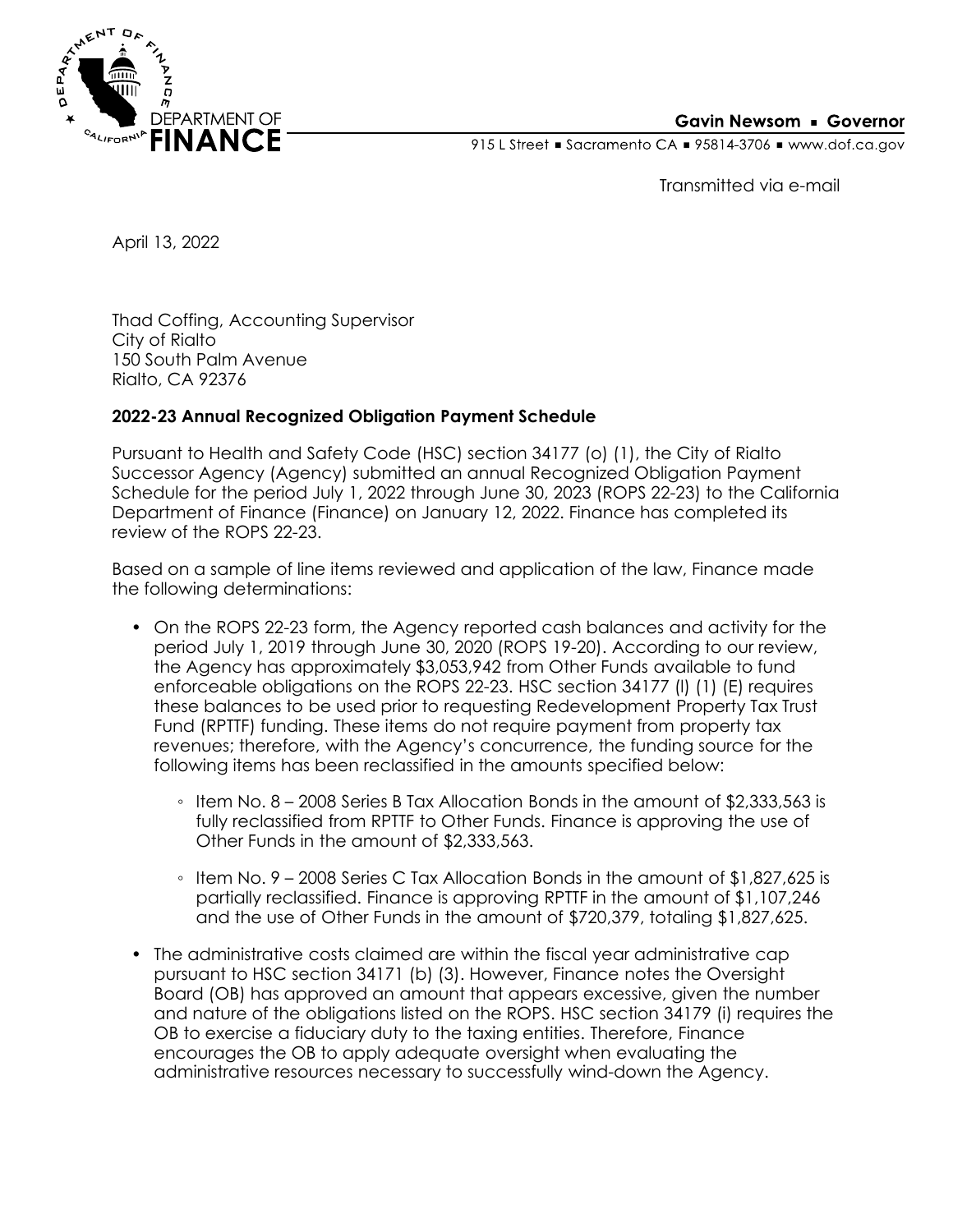Thad Coffing April 13, 2022 Page 2

Pursuant to HSC section 34186, successor agencies are required to report differences between actual payments and past estimated obligations (prior period adjustments) for the ROPS 19-20 period. The ROPS 19-20 prior period adjustment (PPA) will offset the ROPS 22-23 RPTTF distribution. The amount of RPTTF authorized includes the PPA resulting from the County Auditor-Controller's review of the PPA form submitted by the Agency.

The Agency's maximum approved RPTTF distribution for the reporting period is \$7,706,824, as summarized in the Approved RPTTF Distribution table (see Attachment).

RPTTF distributions occur biannually, one distribution for the July 1, 2022 through December 31, 2022 period (ROPS A period), and one distribution for the January 1, 2023 through June 30, 2023 period (ROPS B period), based on Finance's approved amounts. Since this determination is for the entire ROPS 22-23 period, the Agency is authorized to receive up to the maximum approved RPTTF through the combined ROPS A and B period distributions.

Except for the adjusted items, Finance approves the remaining items listed on the ROPS 22-23. If the Agency disagrees with our determination with respect to any items on the ROPS 22-23, except items which are the subject of litigation disputing our previous or related determinations, the Agency may request a Meet and Confer within five business days from the date of this letter. The Meet and Confer process and guidelines are available on our website:

### [http://dof.ca.gov/Programs/Redevelopment/Meet\\_And\\_Confer/](http://dof.ca.gov/Programs/Redevelopment/Meet_And_Confer/)

The Agency must use the RAD App to complete and submit its Meet and Confer request form.

Absent a Meet and Confer, this is our final determination regarding the obligations listed on the ROPS 22-23. This determination only applies to items when funding was requested for the 12-month period. If a determination by Finance in a previous ROPS is currently the subject of litigation, the item will continue to reflect the determination until the matter is resolved.

The ROPS 22-23 form submitted by the Agency and this determination letter will be posted on our website:

## <http://dof.ca.gov/Programs/Redevelopment/ROPS/>

This determination is effective for the ROPS 22-23 period only and should not be conclusively relied upon for future ROPS periods. All items listed on a future ROPS are subject to Finance's review and may be adjusted even if not adjusted on this ROPS or a preceding ROPS. The only exception is for items that have received a Final and Conclusive determination from Finance pursuant to HSC section 34177.5 (i). Finance's review of Final and Conclusive items is limited to confirming the scheduled payments as required by the obligation.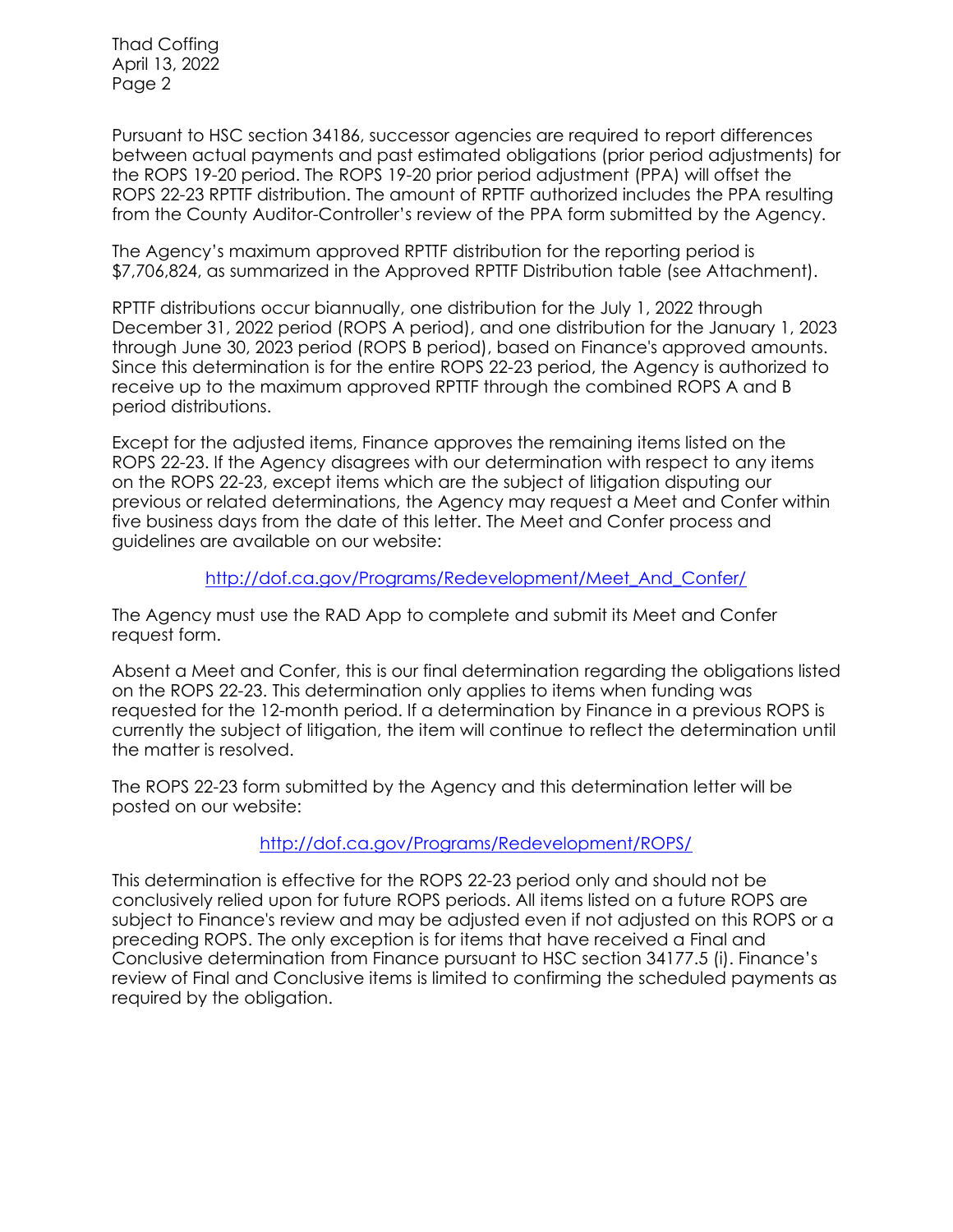Thad Coffing April 13, 2022 Page 3

The amount available from the RPTTF is the same as the amount of property tax increment available prior to the enactment of the redevelopment dissolution law. Therefore, as a practical matter, the ability to fund the items on the ROPS with property tax increment is limited to the amount of funding available to the Agency in the RPTTF.

Please direct inquiries to Zuber Tejani, Supervisor, or Dylan Newton, Staff, at (916) 322-2985.

Sincerely,

Charyl S. McComick

**JENNIFER WHITAKER** Program Budget Manager

Linda Santillano, Chief Deputy, Property Tax, San Bernardino County cc: Janet Franco, Accountant, City of Rialto